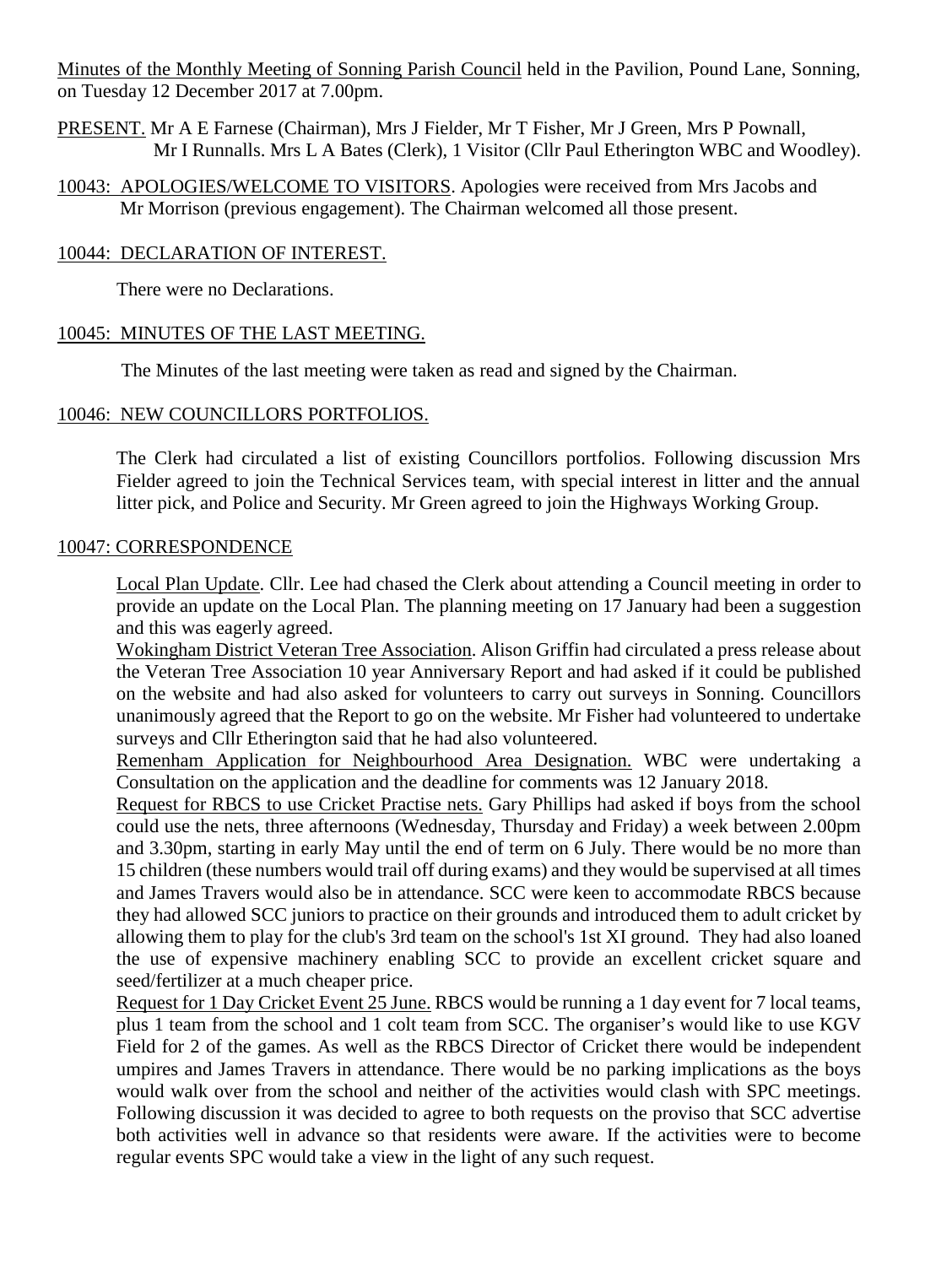### 10048: PLANNING.

Report. Mr Runnalls said that the 20 Glebe Lane (172347) had been withdrawn. Ranmore (172701) had been approved: St. Andrews Church (172756) had been refused. A new application had been received for Pool Court, which was under new ownership. The development at August Field was going ahead and work had started. It was agreed to move the scheduled planning meeting from 20 December to 18 December.

Cllr Haines said that he had been approached by a resident, who was keen to have parking permits in the High Street and he had advised her to get a consensus from other High Street residents. If the majority were supportive then it could be submitted to WBC to carry out a consultation.

**The following applications were on going**)**:** Reading Blue Coat School Sonning Lane (152342- F/2014/2319) split decision: The Lawns Old Bath Road (171424): Hope Cottage 11 Pound Lane (171651): 6 Hawthorn Way (172715): The Great House (172697): The Bungalow, Sonning Lane (172569).

**The following applications had been approved**: See above.

**The following applications had been refused**. See above.

**The following applications had not been proceeded with.** None.

**The following new applications had been received.** Pool Court (173369). Householder application for the proposed erection of single storey side and rear extensions, erection of outbuilding, plus reposition of existing tennis court and western boundary: The Malthouse (173418). Listed building consent for the proposed replacement of existing kitchen doors and frame with a higher sill and replacement of existing lounge doors for a window: North Lodge (173465). Application for Listed Building Consent for the replacement of windows and surrounds, new boiler flue installation, repairing small features to match existing: South Lodge (173442). Application to vary condition 2 of planning consent F/2014/183 (140734) for the erection of two storey side, rear and front extension to dwelling, following demolition of existing conservatory. Condition 2 relates to approved details: The Rockery High Street (173639) Application for submission of details to comply with the following conditions of planning consent 160761 and 161355 (Dated 02/06/2016 and 06/07/2016) 1. Timescale 3. External Materials 6. Ecology Mitigation Strategy.

### 10049: QUESTIONS FOR BOROUGH COUNCILLOR.

Mr Fisher asked about progress on the 3<sup>rd</sup> Thames Bridge as it was understood that SODC were supportive of the idea. Cllr Haines said that they were warming to the idea. Talks were now centred on an old proposal for a route from T V Park to the Henley Road, likely to be two lanes plus a bus lane. Cost were likely to be in the region of £100M but OXON CC would have to be taken on as they still opposed the idea. The idea had been first mooted in 1915. Mrs Fielder asked if the pollution from vehicles in Sonning could be taken into account but Cllr Haines said it was much worse around Shute End in Wokingham. The Local Enterprise Partnership were supportive of a bridge and local businesses might put up some funding. Reading had been identified as the place most likely to grow in the next 20 years. Mrs Fielder said that she had used to new electric train to London and it was very clean and quick. Cllr Etherington said that work on the Butts Hill Bridge would seem to have proved that a footbridge could be built over the Butts Hill Bridge

### 10050: PARISHIONER QUESTIONS.

.

There were no questions.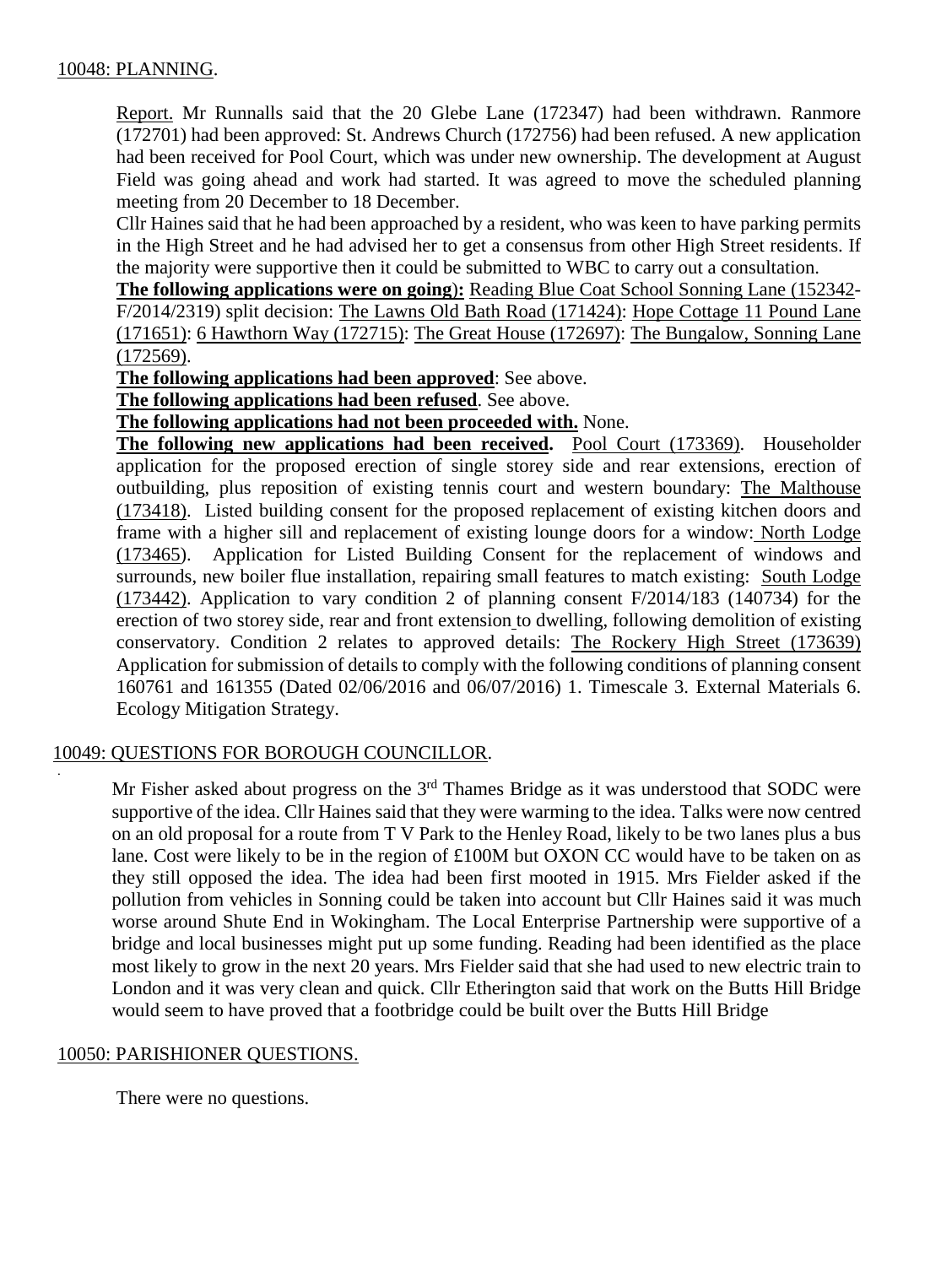a) Payment of Accounts. Mr Fisher proposed making the following payments, Mr Runnalls seconded and these were approved unanimously.

| Date     | Cha | Name         | Service item               | Gross   | <b>VAT</b> | Net     | Committee          | Sub-Comm.            |
|----------|-----|--------------|----------------------------|---------|------------|---------|--------------------|----------------------|
| 16/11/17 | 440 | <b>SSE</b>   | St Light Mtnce             | 37.54   | 1.79       | 35.75   | HIGHWAYS/LIGHT     | Light M'tnce         |
| 16/11/17 | 440 | <b>SSE</b>   | St Light Repairs.          | 808.33  | 134.72     | 673.61  | HIGHWAYS/LIGHT     | <b>Light Repairs</b> |
| 16/11/17 | 441 | Henley Land  | Mow Field x 3              | 735.00  | 0.0        | 735.00  | <b>RECREATION</b>  | Main Mow             |
| 16/11/17 | 441 | Henley Land  | H Chestnut leaves x 2      | 387.50  | 0.00       | 387.50  | <b>RECREATION</b>  | Tree Care            |
| 16/11/17 | 442 | PHMC         | Office rent                | 221.00  | 0.00       | 221.00  | <b>ADMIN</b>       | Rent                 |
| 17/11/17 | 443 | <b>ISS</b>   | Dog Bins                   | 156.00  | 26.00      | 130.00  | <b>ENVIRONMENT</b> | Dog Bins             |
| 17/11/17 | 444 | A E Farnese  | Gate Keys                  | 33.15   | 0.00       | 33.15   | <b>RECREATION</b>  | Mtnce                |
|          |     |              |                            |         |            |         |                    | Boundary             |
| 17/11/17 | 445 | Mrs R Hulley | Litter 6 full 2 half month | 1050.00 | 0.00       | 1050.00 | <b>HIGHWAYS</b>    | Litter               |
| 17/11/17 | 446 | R J Heat     | Urinal Repair etc.         | 225.00  | 0.00       | 225.00  | <b>SPORTS</b>      | Pavilion             |
|          |     |              | <b>Total</b>               | 3653.52 | 162.51     | 3491.01 |                    |                      |

PAYMENT OF ACCOUNTS NOVEMBER '17 (1 TO 30 NOVEMBER)

- b) Report and Budget. The Clerk had prepared a report which was noted. The report also included the proposed 2018/19 budget figures. Following discussion it was agreed not to make any changes to the proposed expenditure, an increase in photocopying might be required to allow for printing off the planning applications now that WBC no longer provided copies. An increase in the proposed fee to the CFC from £650 to £800 per season was also agreed. The Clerk would revise the budget ready for approval at the January meeting. The Precept could then be agreed ready to send to WBC by the deadline, 2 February.
- c) CIL Annual Report. The Clerk had prepared a CIL report for the period ending 31 March 2017, which would need to be published on the SPC website and also to be sent to WBC. Following discussion the Chairman proposed accepting the report, Mr Fisher seconded and this was unanimously accepted.

# 10052: HIGHWAYS.

School Crossing Patrol. Mr Fisher said that he had mentioned to Sara Allman (who had taken over from Mike Horton as Senior Traffic Management Engineer at WBC) that Cllr Bowring had said that WBC were considering changing the crossing to a light controlled one. Ms Allman had suggested that he spoke to Tim Allan who was dealing with such schemes and Mr Allen had directed Mr Fisher to Matthew Gould, Service Manager Transport and Road Safety, regarding the possibility of reinstating the School Crossing Patroller. Mr Gould had replied that WBC were unable to reinstate SCP's and that child safety was the responsibility of the parents, he did however offer road safety training and activities to the school. Mr Fisher was proposing the send a deputation to Mr Allen in support of the light controlled crossing. Cllr Haines said that it was a matter of financing but did offer to help if he could. The Chairman said this was a special case on a very dangerous road and that WBC should be telling SPC how to ensure that a light controlled crossing was installed, if there were an accident WBC would be in serious trouble for ignoring the requests. There were now 210 children attending the school.

Speed Indicator. Mr Fisher had said that the last download had shown a vehicle driving at 55 mph, down from the previous download figure of 60 mph. Cllr Haines said that some drivers tried to go as fast as they could. Mr Green had seen a speed indicator outside Twyford and Cllr Haines said that there was also on in Shinfield, which had a smiley face.

Speed/Lorry Watch. Mr Fisher said that the police had been to see him about being vetted. It could be another eight weeks before this could be carried out but once completed the Lorry Watch could be set up. There were two or three volunteers already and they would record the offending vehicle and the details would then be sent to Loddon Valley police Station. The police would then write to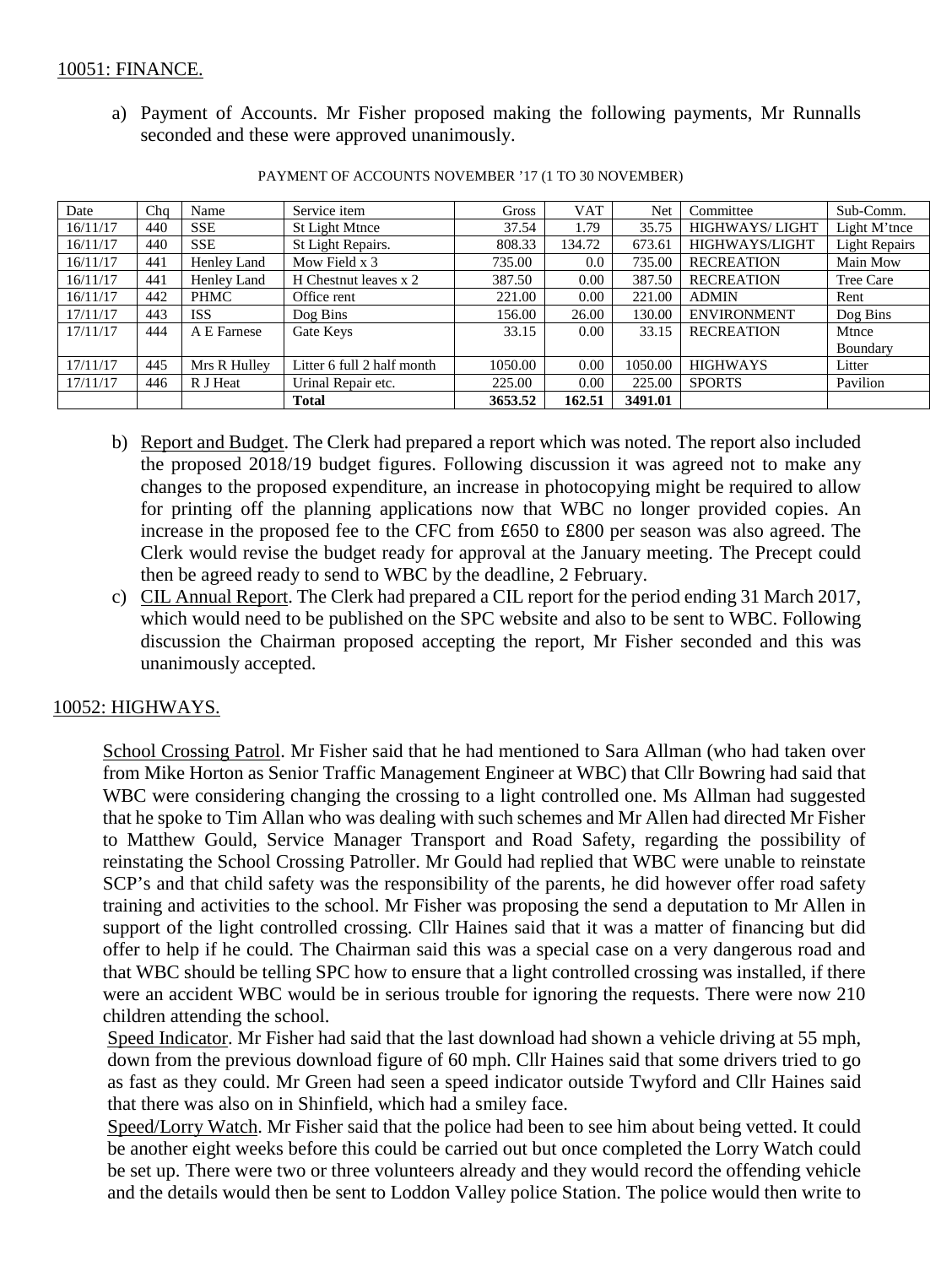# 10052: HIGHWAYS (Con't).

the driver, several offenses would result in police action. Cllr Haines said that offending in another area would be counted against the offender. Mr Fisher said that data on the ANPR cameras could be used but had to be assessed by the police, once set up letters would be sent to offenders automatically.

Sonning Lane Parking. Mr Fisher said that he would be attending a meeting at RBCS on 15 December at 10.30pm. Members of the Society would also attend as would Sara Allman.

# 10053: RECREATION AND ENVIRONMENT W.G.

- a) Safety Checks. Mr Farnese had inspected the play equipment.
- b) New Pavilion. Mrs Pownall said that Mr Anderson had completed the plans and was ready to submit them. It was agreed to submit the plans and SPC would refund Mr Anderson the fee.
- c) SLTC Improvements. No update.
- d) Playground Quote. It was agreed that the Clerk would inform Proludic that this could go ahead in the spring.
- e) Improvements to Approach Road to KGV Field. The Clerk would arrange a meeting with the contractor at 10.00am on Monday 18 December.
- f) Pitch Use 2018/19. This was ongoing.
- g) Main Gate Opening. It was agreed to continue to close the gates and review the situation in the summer. Mr Green said that there had been one or two noisy disturbances but the number of occasions when this happened were no so noticeable.
- h) Scout Trailer in Compound. Mr Fisher said that the trailer was 15ft long and, having checked out the space available, it was not feasible to store it in the compound. It was out of the way outside Beech Lodge and could remain here for the foreseeable future but other possibilities were being explored.

### 10054: TECHNICAL SERVICES.

Safety Checks. The Chairman had carried out the safety checks on the Wharf.

Lighting Upgrade. Mr Fisher said that the number of remaining lights to be converted to LED was 28, some were heritage style and some were brackets so concerting them to LED would result in a saving. The cost per until was £70 per unit. The Chairman proposed spending up to £3000 to convert the 28 lights to LED, Mrs Pownall seconded and this was unanimously approved. Pound Lane Hedge. This had been cut.

Wharf Gate. Mrs Pownall would ask her contact to get in touch with the Chairman about this. Allotment hedge. This was ongoing.

Wharf Tree. A tree had been blown down following a recent gale and Mr Collier had been on hand to deal with it, following permission from WBC. A replacement tree would needed and it was agreed that a flowering cherry would be an attractive option.

### 10055: NEWSLETTER.

 It was agreed to produce the next edition in the New Year. All copy to be with Mrs Pownall by 20 December so it could go to the printers ready for distribution to Councillors on 9 January ready for delivery.